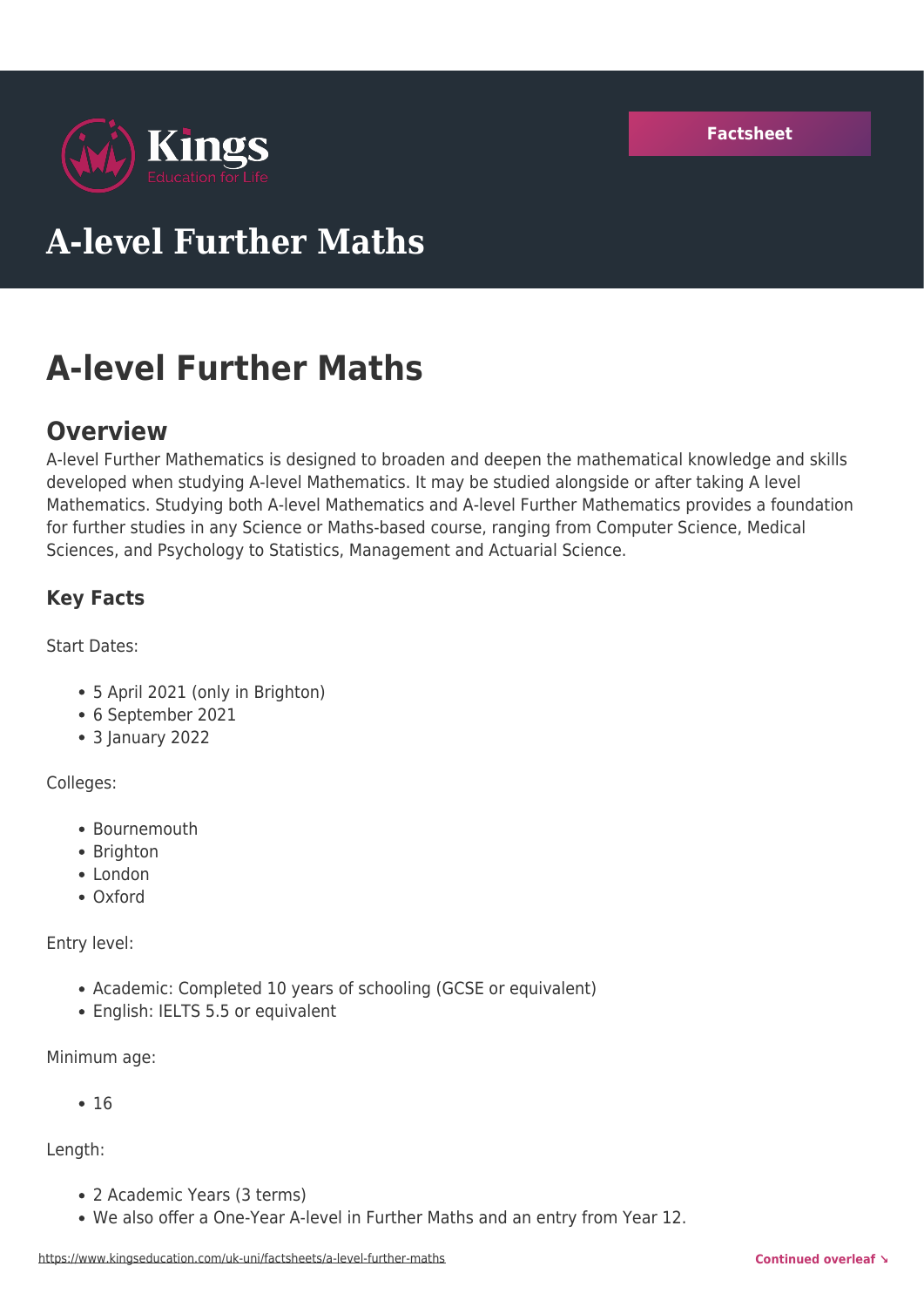Lessons:

Average 7 hours per week for each A-level subject (plus homework and private study)

Class size:

4-10

#### **Learning outcomes**

- Gain UK national university entrance qualification
- Raise English to university level
- Develop study skills required at degree level
- Develop specialist subject expertise

# **Course content and structure**

The following syllabus outline is based on AQA exam board content. Please note that exam boards may vary from college to college.

## **Year 1**

Further Pure Mathematics

- Coordinate systems (part 1)
- Inequalities (part 1)
- Further Trigonometry
- Further vectors (part 1)

Further Statistics

- Poisson and binomial distributions (part 1)
- Discrete probability distributions
- Poisson and binomial distributions (part 2)
- Chi squared tests (part 1)

# **Year 2**

Further Pure Mathematics

- Further vectors (part 2)
- Coordinate systems (part 2)
- Inequalities (part 2)
- Further numerical methods
- Further calculus
- Further differential equations

#### Further Statistics

- Geometric and negative binomial distributions
- Hypothesis testing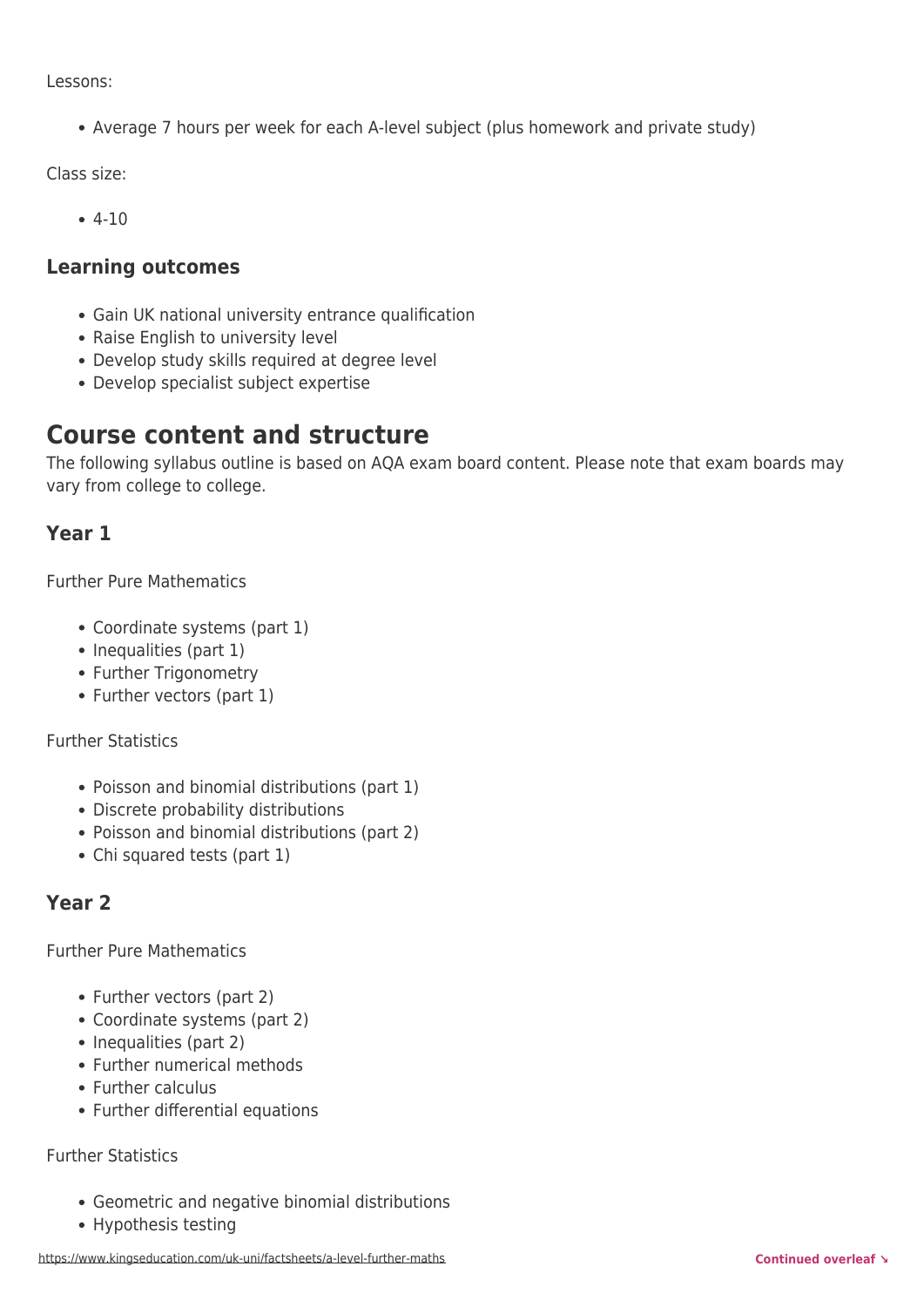- The Central Limit Theorem
- Chi squared tests (part 2)
- Probability generating functions
- Quality of tests

# **Typical A-level subject combinations with Further Maths**

- Further Maths, Maths, Physics and Chemistry
- Further Maths, Maths, Chemistry and Biology
- Further Maths, Maths, Physics and Chemistry
- Further Maths, Maths, Economics, Geography
- Further Maths, Maths, Physics and Economics

### **Sample enrichment activities**

- Bletchley Park visit
- The Big Bang fair, NEC Birmingham
- UK Maths Challenge
- Astronomy Club
- Business Enterprise
- Science Club

# **Sample academic calendar (2021-2022)**

### **Year 1**

September

- 6th: term starts
- Student induction

#### **October**

- 18 22nd: half term
- Progress tests

#### November

University fairs and talks

#### December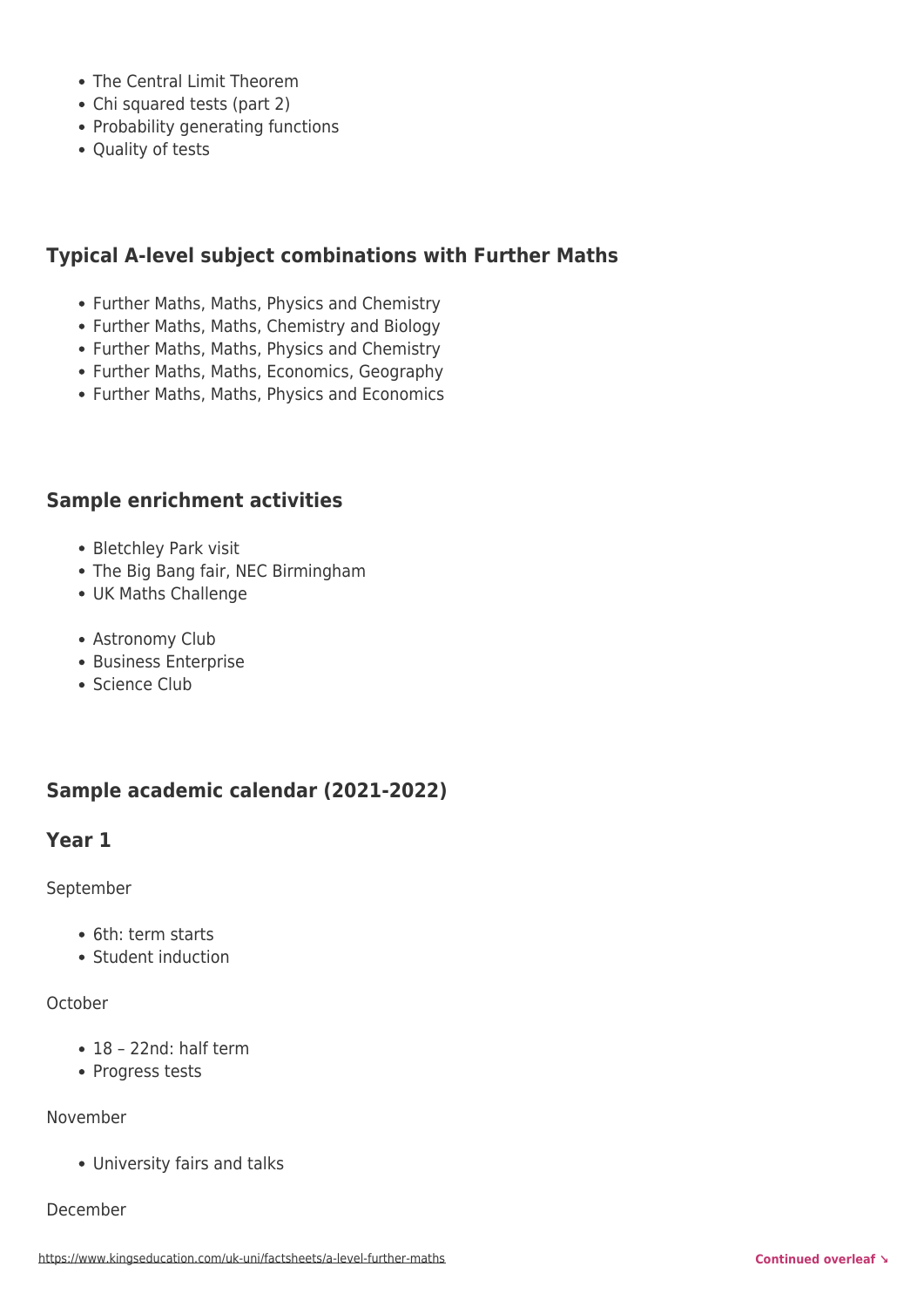- 10th: term ends
- End of term exams

#### January

• 3rd: term starts

#### February

- 10th 11th: half term
- Progress tests
- University fairs

#### March

- End of term exams
- 18th: term ends

#### April

4th: term starts

#### May

• Progress tests

#### June

- Exams
- 10th: term ends

# **Year 2**

#### September

7th Sept: term starts

#### October

- 19th 25th: half term
- 15th October: UCAS deadline (Medicine)
- Progress tests

#### November

University fairs and talks

#### December

• 11th: term ends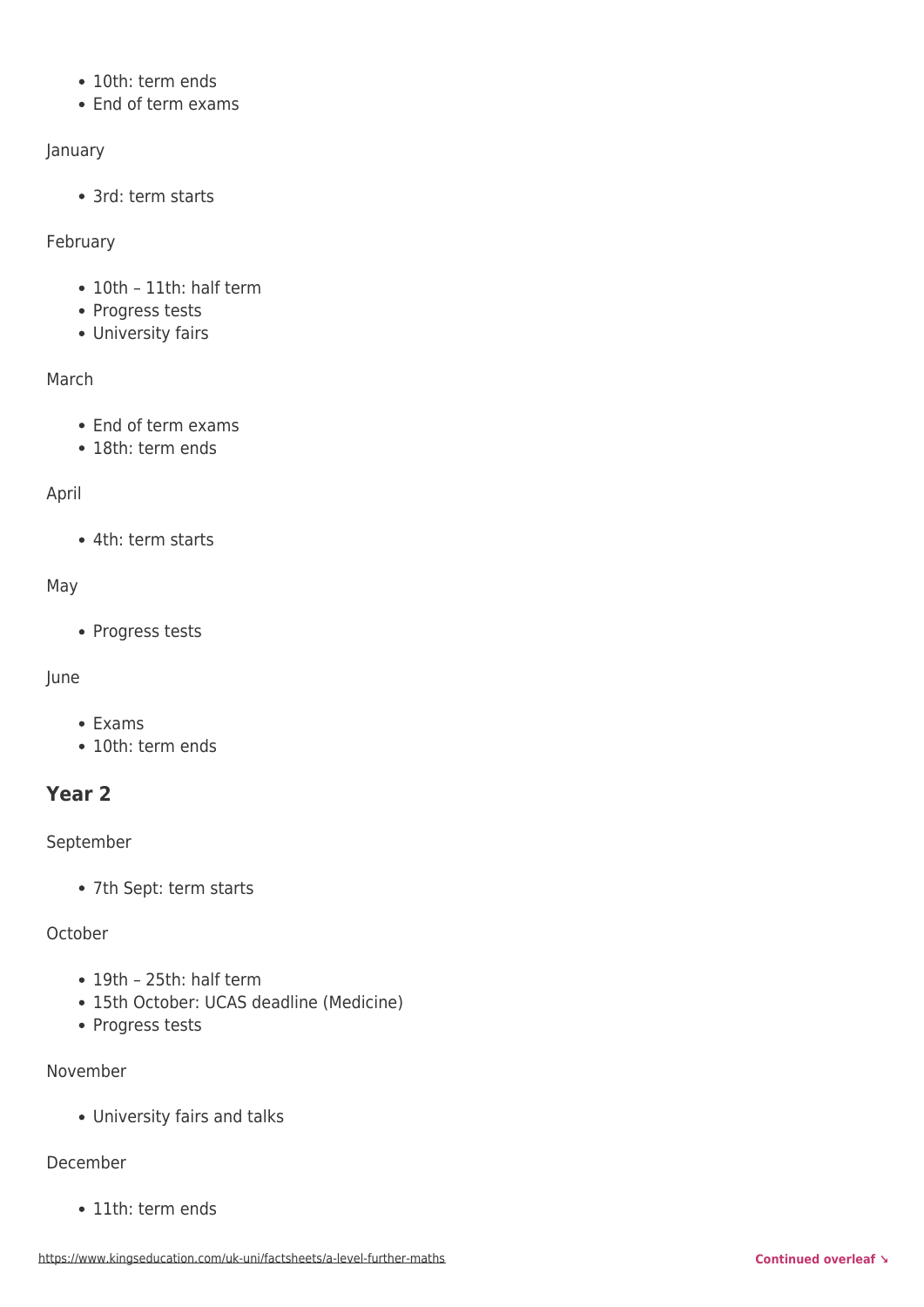End of term exams

#### January

- 4th: term starts
- 15th January: UCAS deadline (other subjects)

#### February

- 12 13th: half term
- Progress tests

#### March

- 19th: term ends
- Mock exams

#### April

- 5th: term starts
- Progress tests

#### May

Final exams

#### June

• 11th June: term ends

# **Recommended reading**

Below is a list of books which may help you prepare for your studies prior to arrival. Please note that additional books, and online resources such as websites and journals will be shared once you begin your course.

- Proofiness: How You're Being Fooled by the Numbers by Chares Seife
- The Mathematical Experience by Philip J. Davis
- The Drunkard's Walk by Leonard Mlodinov
- Oxford Student's Mathematics by Oxford Dictionaries
- Oxford Content and Language Support: Mathematics by Caroline Meyrick and Judy Roberts

# **Degree progression**

Further Maths has wide applications in industry, business, finance, science, technology and many others.

There are a number of degree courses where A-level Further Maths is favoured — including Chemistry, Maths, Medicine and some Engineering programmes.